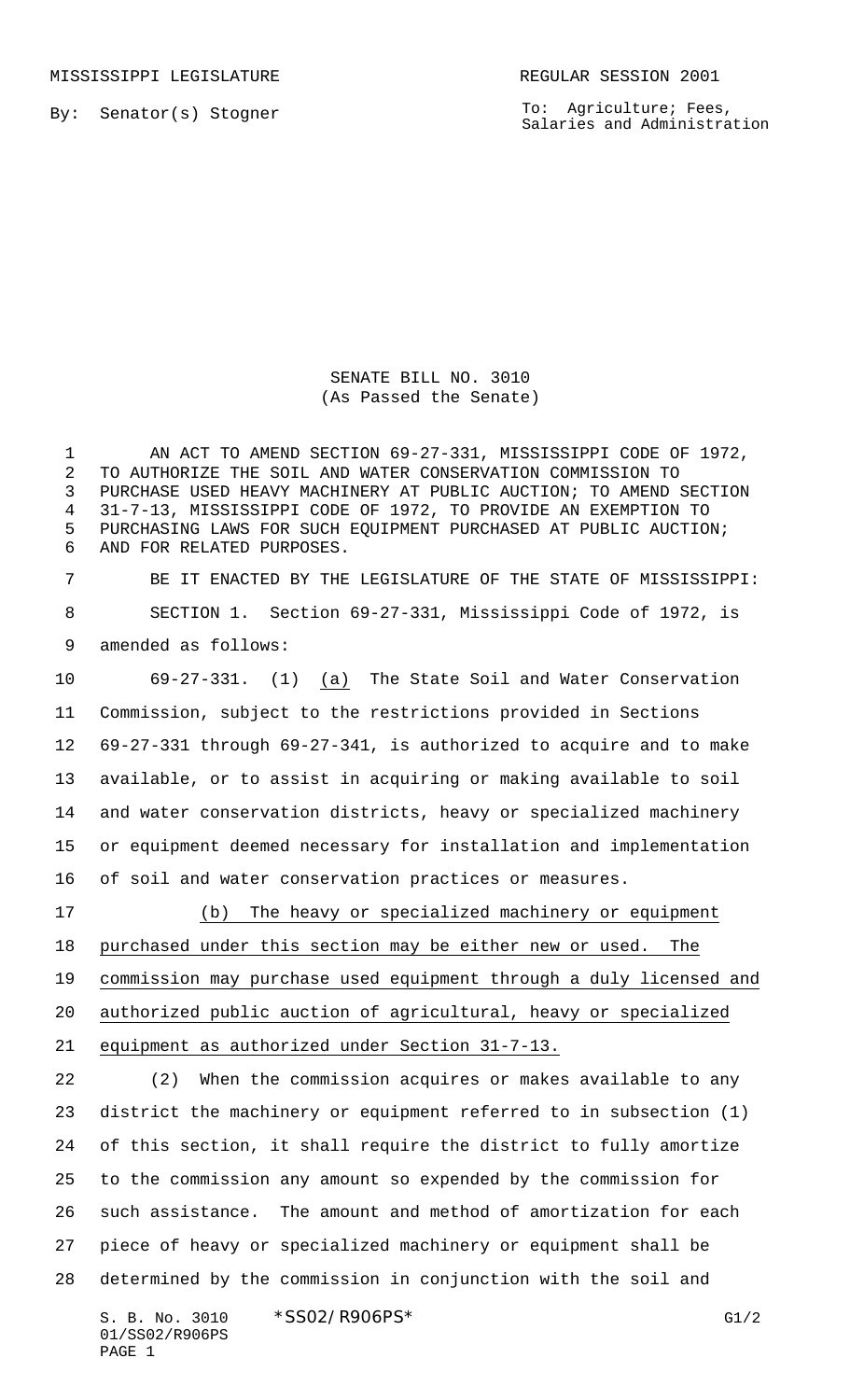water conservation district. In making this determination, the following shall be considered: (a) full amortization to the commission of the capital outlay for the machinery or equipment over the period of its reasonably anticipated full usefulness; and, when necessary (b) (i) cover the cost of operation, maintenance and repairs; (ii) pay the usual cost of providing an operator; (iii) compensate the district for the usual costs of transportation from one (1) job to another.

 (3) In giving effect to all of the foregoing, the commission shall estimate the amount of time such machinery or equipment would ordinarily be idle.

 SECTION 2. Section 31-7-13, Mississippi Code of 1972, is amended as follows:

 31-7-13. All agencies and governing authorities shall purchase their commodities and printing; contract for garbage collection or disposal; contract for solid waste collection or disposal; contract for sewage collection or disposal; contract for public construction; and contract for rentals as herein provided.

 (a) **Bidding procedure for purchases not over \$1,500.00.** Purchases which do not involve an expenditure of more than One Thousand Five Hundred Dollars (\$1,500.00), exclusive of freight or shipping charges, may be made without advertising or otherwise requesting competitive bids. Provided, however, that nothing contained in this paragraph (a) shall be construed to prohibit any agency or governing authority from establishing procedures which require competitive bids on purchases of One Thousand Five Hundred Dollars (\$1,500.00) or less.

S. B. No. 3010 \*SS02/R906PS\* 01/SS02/R906PS PAGE 2 (b) **Bidding procedure for purchases over \$1,500.00 but not over \$10,000.00.** Purchases which involve an expenditure of more than One Thousand Five Hundred Dollars (\$1,500.00) but not more than Ten Thousand Dollars (\$10,000.00), exclusive of freight and shipping charges may be made from the lowest and best bidder without publishing or posting advertisement for bids, provided at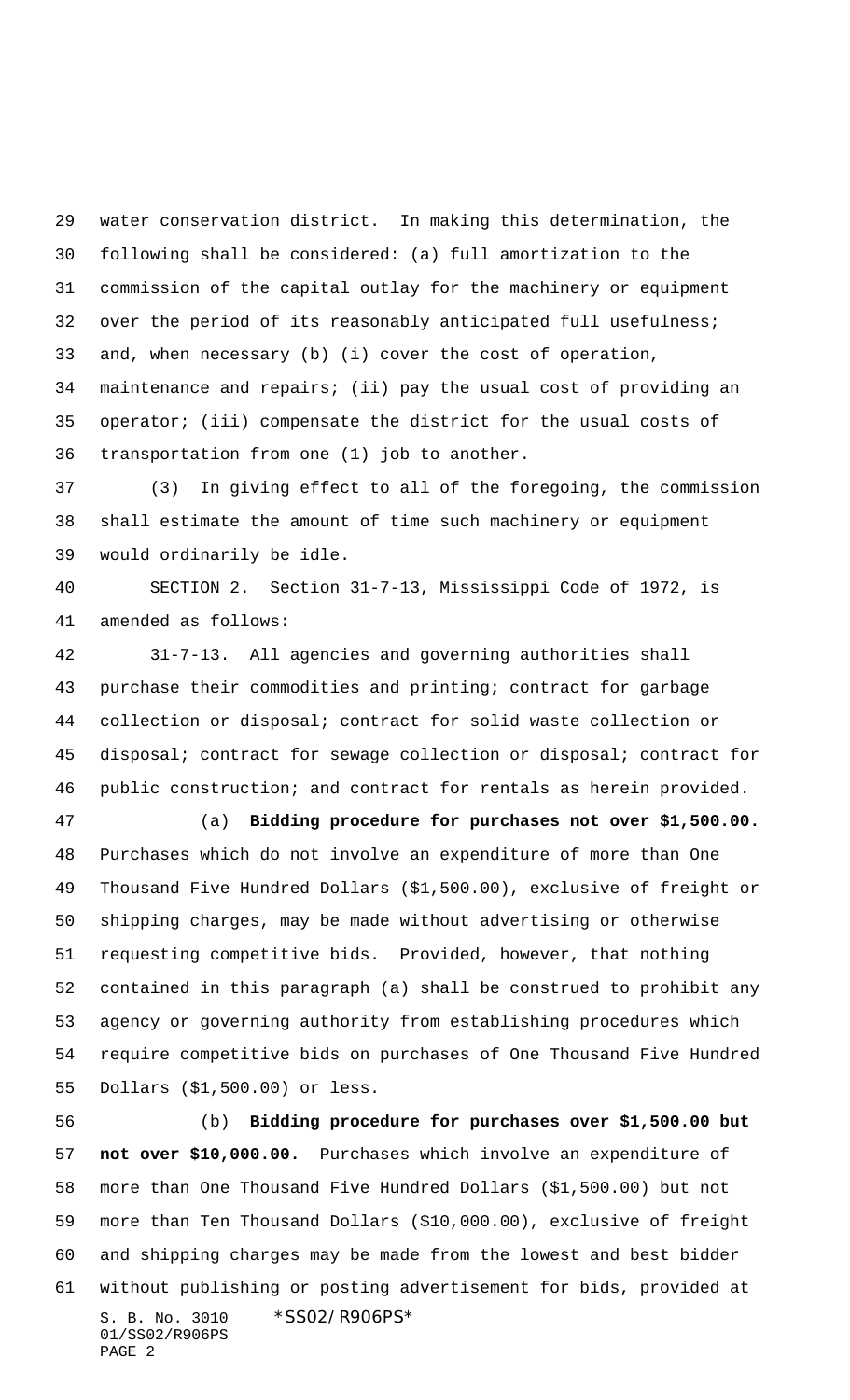least two (2) competitive written bids have been obtained. Any governing authority purchasing commodities pursuant to this paragraph (b) may authorize its purchasing agent, or his designee, with regard to governing authorities other than counties, or its purchase clerk, or his designee, with regard to counties, to accept the lowest and best competitive written bid. Such authorization shall be made in writing by the governing authority and shall be maintained on file in the primary office of the agency and recorded in the official minutes of the governing authority, as appropriate. The purchasing agent or the purchase clerk, or their designee, as the case may be, and not the governing authority, shall be liable for any penalties and/or damages as may be imposed by law for any act or omission of the purchasing agent or purchase clerk, or their designee, constituting a violation of law in accepting any bid without approval by the governing authority. The term "competitive written bid" shall mean a bid submitted on a bid form furnished by the buying agency or governing authority and signed by authorized personnel representing the vendor, or a bid submitted on a vendor's letterhead or identifiable bid form and signed by authorized personnel representing the vendor. Bids may be submitted by facsimile, electronic mail or other generally accepted method of information distribution. Bids submitted by electronic transmission shall not require the signature of the vendor's representative unless required by agencies or governing authorities.

## (c) **Bidding procedure for purchases over \$10,000.00.**

S. B. No. 3010 \*SS02/R906PS\* 01/SS02/R906PS PAGE 3 (i) **Publication requirement**. Purchases which involve an expenditure of more than Ten Thousand Dollars (\$10,000.00), exclusive of freight and shipping charges may be made from the lowest and best bidder after advertising for competitive sealed bids once each week for two (2) consecutive weeks in a regular newspaper published in the county or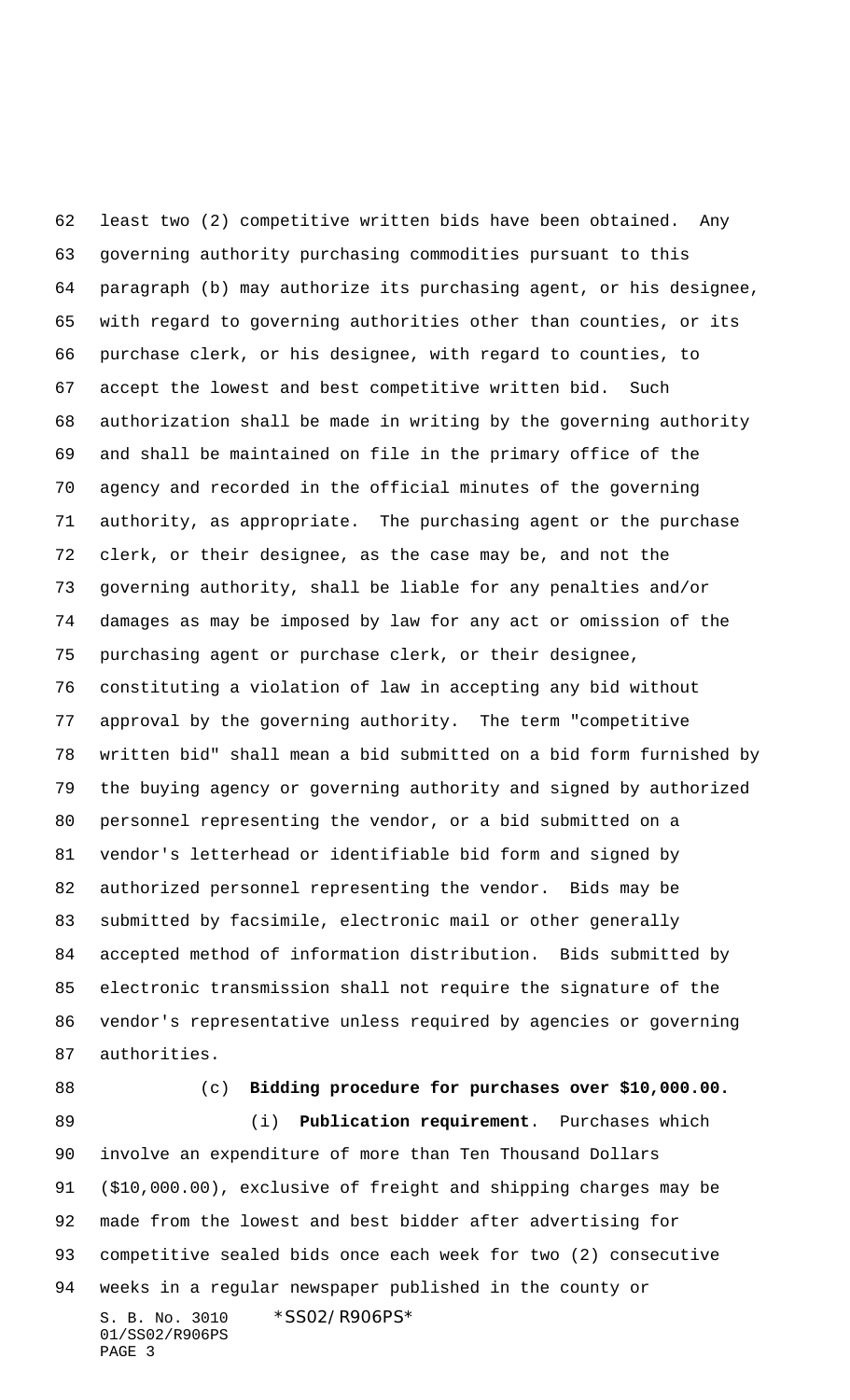S. B. No. 3010 \*SS02/R906PS\* 01/SS02/R906PS municipality in which such agency or governing authority is located. The date as published for the bid opening shall not be less than seven (7) working days after the last published notice; however, if the purchase involves a construction project in which the estimated cost is in excess of Fifteen Thousand Dollars (\$15,000.00), such bids shall not be opened in less than fifteen (15) working days after the last notice is published and the notice for the purchase of such construction shall be published once each week for two (2) consecutive weeks. The notice of intention to let contracts or purchase equipment shall state the time and place at which bids shall be received, list the contracts to be made or types of equipment or supplies to be purchased, and, if all plans and/or specifications are not published, refer to the plans and/or specifications on file. If there is no newspaper published in the county or municipality, then such notice shall be given by posting same at the courthouse, or for municipalities at the city hall, and at two (2) other public places in the county or municipality, and also by publication once each week for two (2) consecutive weeks in some newspaper having a general circulation in the county or municipality in the above provided manner. On the same date that the notice is submitted to the newspaper for publication, the agency or governing authority involved shall mail written notice to, or provide electronic notification to the main office of the Mississippi Contract Procurement Center that contains the same information as that in the published notice. (ii) **Bidding process amendment procedure**. If all plans and/or specifications are published in the notification, then the plans and/or specifications may not be amended. If all plans and/or specifications are not published in the notification, then amendments to the plans/specifications, bid opening date, bid opening time and place may be made, provided that the agency or governing authority maintains a list of all prospective bidders who are known to have received a copy of the bid documents and all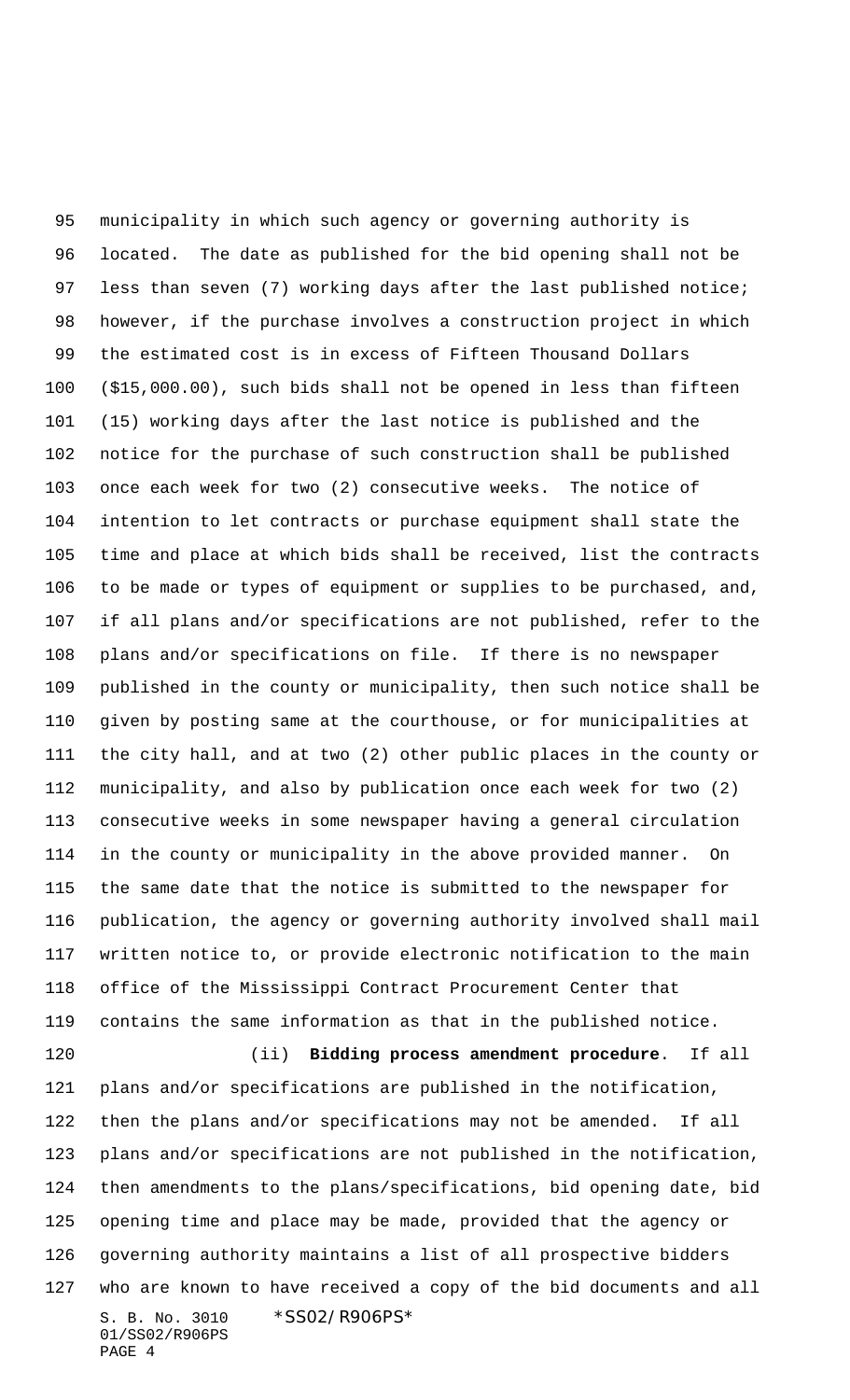such prospective bidders are sent copies of all amendments. This notification of amendments may be made via mail, facsimile, electronic mail or other generally accepted method of information distribution. No addendum to bid specifications may be issued within forty-eight (48) working hours of the time established for the receipt of bids unless such addendum also amends the bid opening to a date not less than five (5) working days after the date of the addendum.

 (iii) **Filing requirement**. In all cases involving governing authorities, before the notice shall be published or posted, the plans or specifications for the construction or equipment being sought shall be filed with the clerk of the board of the governing authority. In addition to these requirements, a bid file shall be established which shall indicate those vendors to whom such solicitations and specifications were issued, and such file shall also contain such information as is pertinent to the bid.

 (iv) **Specification restrictions**. Specifications pertinent to such bidding shall be written so as not to exclude comparable equipment of domestic manufacture. Provided, however, that should valid justification be presented, the Department of Finance and Administration or the board of a governing authority may approve a request for specific equipment necessary to perform a specific job. Further, such justification, when placed on the minutes of the board of a governing authority, may serve as authority for that governing authority to write specifications to require a specific item of equipment needed to perform a specific job. In addition to these requirements, from and after July 1, 1990, vendors of relocatable classrooms and the specifications for the purchase of such relocatable classrooms published by local school boards shall meet all pertinent regulations of the State Board of Education, including prior approval of such bid by the State Department of Education.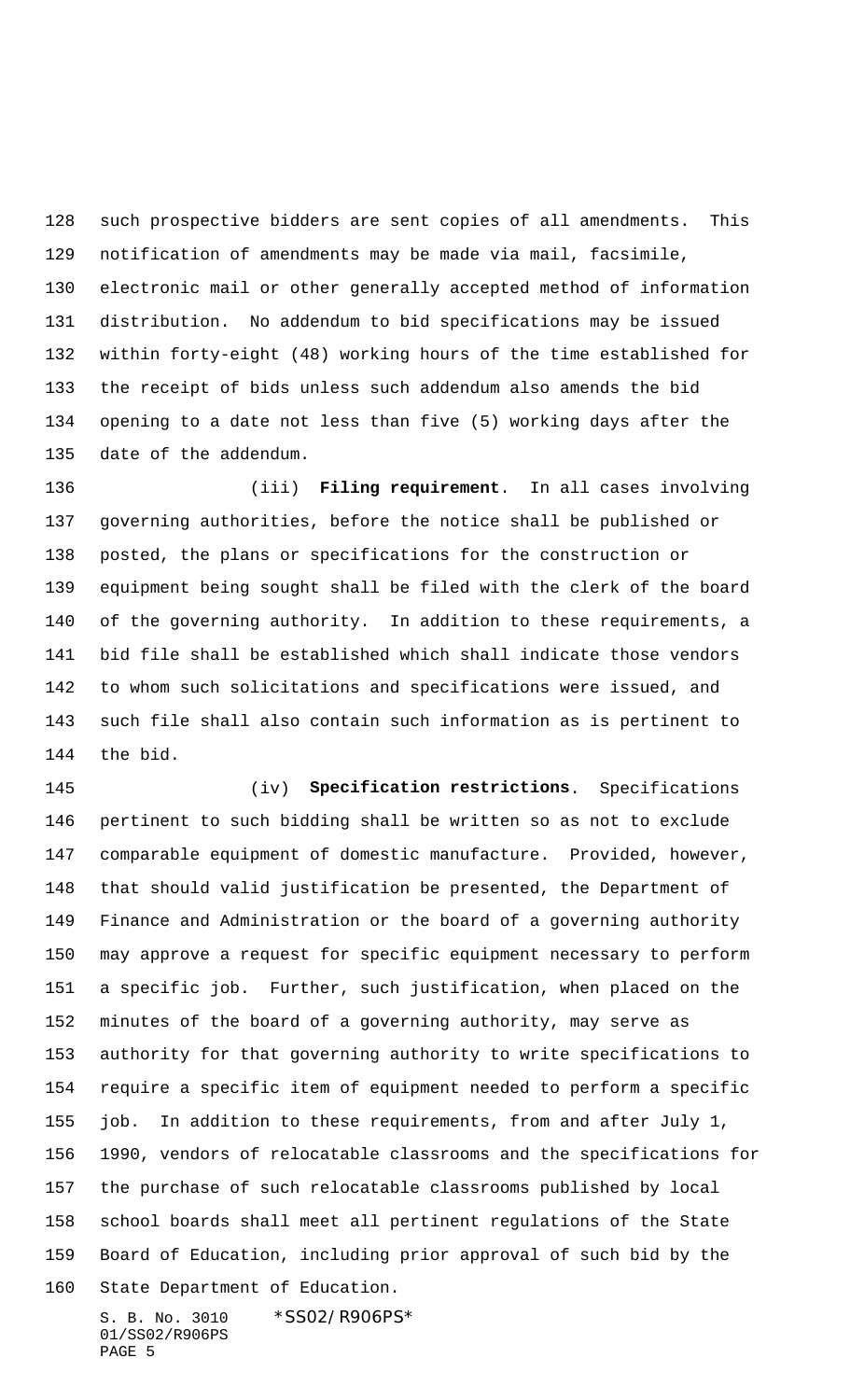## (d) **Lowest and best bid decision procedure.**

 (i) **Decision procedure**. Purchases may be made from the lowest and best bidder. In determining the lowest and best bid, freight and shipping charges shall be included. Life-cycle costing, total cost bids, warranties, guaranteed buy-back provisions and other relevant provisions may be included in the best bid calculation. All best bid procedures for state agencies must be in compliance with regulations established by the Department of Finance and Administration. If any governing authority accepts a bid other than the lowest bid actually submitted, it shall place on its minutes detailed calculations and narrative summary showing that the accepted bid was determined to be the lowest and best bid, including the dollar amount of the accepted bid and the dollar amount of the lowest bid. No agency or governing authority shall accept a bid based on items not included in the specifications.

 (ii) **Construction project negotiations authority**. If the lowest and best bid is not more than ten percent (10%) above the amount of funds allocated for a public construction or renovation project, then the agency or governing authority shall be permitted to negotiate with the lowest bidder in order to enter into a contract for an amount not to exceed the funds allocated.

S. B. No. 3010 \*SS02/R906PS\* 01/SS02/R906PS PAGE 6 (e) **Lease-purchase authorization.** For the purposes of this section, the term "equipment" shall mean equipment, furniture and, if applicable, associated software and other applicable direct costs associated with the acquisition. Any lease-purchase of equipment which an agency is not required to lease-purchase under the master lease-purchase program pursuant to Section 31-7-10 and any lease-purchase of equipment which a governing authority elects to lease-purchase may be acquired by a lease-purchase agreement under this paragraph (e). Lease-purchase financing may also be obtained from the vendor or from a third-party source after having solicited and obtained at least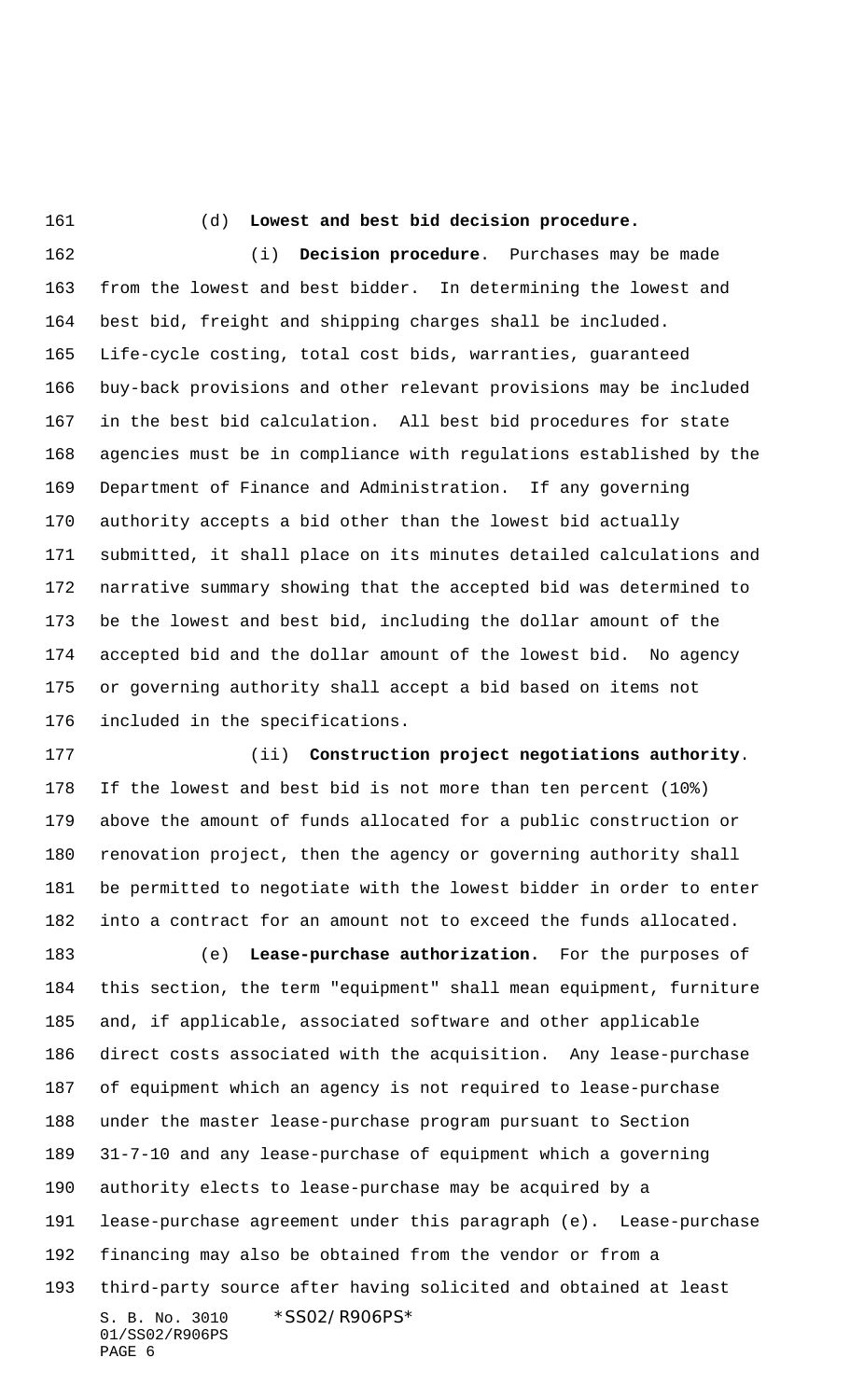S. B. No. 3010 \*SS02/R906PS\* 01/SS02/R906PS two (2) written competitive bids, as defined in paragraph (b) of this section, for such financing without advertising for such bids. Solicitation for the bids for financing may occur before or after acceptance of bids for the purchase of such equipment or, where no such bids for purchase are required, at any time before the purchase thereof. No such lease-purchase agreement shall be for an annual rate of interest which is greater than the overall maximum interest rate to maturity on general obligation indebtedness permitted under Section 75-17-101, and the term of such lease-purchase agreement shall not exceed the useful life of equipment covered thereby as determined according to the upper limit of the asset depreciation range (ADR) guidelines for the Class Life Asset Depreciation Range System established by the Internal Revenue Service pursuant to the United States Internal Revenue Code and regulations thereunder as in effect on December 31, 1980, or comparable depreciation guidelines with respect to any equipment not covered by ADR guidelines. Any lease-purchase agreement entered into pursuant to this paragraph (e) may contain any of the terms and conditions which a master lease-purchase agreement may contain under the provisions of Section 31-7-10(5), and shall contain an annual allocation dependency clause substantially similar to that set forth in Section 31-7-10(8). Each agency or governing authority entering into a lease-purchase transaction pursuant to this paragraph (e) shall maintain with respect to each such lease-purchase transaction the same information as required to be maintained by the Department of Finance and Administration pursuant to Section 31-7-10(13). However, nothing contained in this section shall be construed to permit agencies to acquire items of equipment with a total acquisition cost in the aggregate of less than Ten Thousand Dollars (\$10,000.00) by a single lease-purchase transaction. All equipment, and the purchase thereof by any lessor, acquired by lease-purchase under this paragraph and all lease-purchase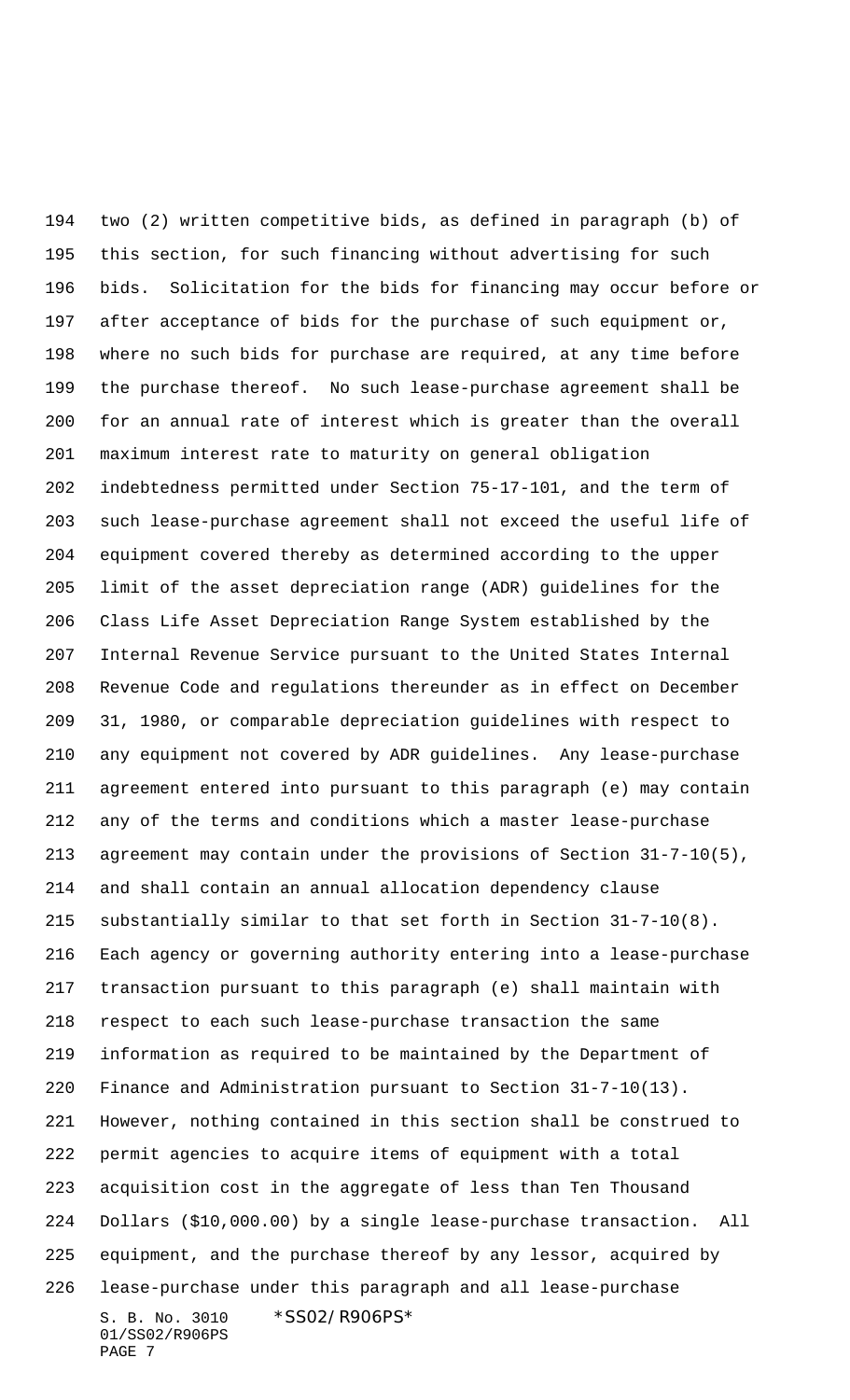payments with respect thereto shall be exempt from all Mississippi sales, use and ad valorem taxes. Interest paid on any lease-purchase agreement under this section shall be exempt from State of Mississippi income taxation.

 (f) **Alternate bid authorization.** When necessary to ensure ready availability of commodities for public works and the timely completion of public projects, no more than two (2) alternate bids may be accepted by a governing authority for commodities. No purchases may be made through use of such alternate bids procedure unless the lowest and best bidder, for reasons beyond his control, cannot deliver the commodities contained in his bid. In that event, purchases of such commodities may be made from one (1) of the bidders whose bid was accepted as an alternate.

 (g) **Construction contract change authorization.** In the event a determination is made by an agency or governing authority after a construction contract is let that changes or modifications to the original contract are necessary or would better serve the purpose of the agency or the governing authority, such agency or governing authority may, in its discretion, order such changes pertaining to the construction that are necessary under the circumstances without the necessity of further public bids; provided that such change shall be made in a commercially reasonable manner and shall not be made to circumvent the public purchasing statutes. In addition to any other authorized person, the architect or engineer hired by an agency or governing authority with respect to any public construction contract shall have the authority, when granted by an agency or governing authority, to authorize changes or modifications to the original contract without the necessity of prior approval of the agency or governing authority when any such change or modification is less than one percent (1%) of the total contract amount. The agency or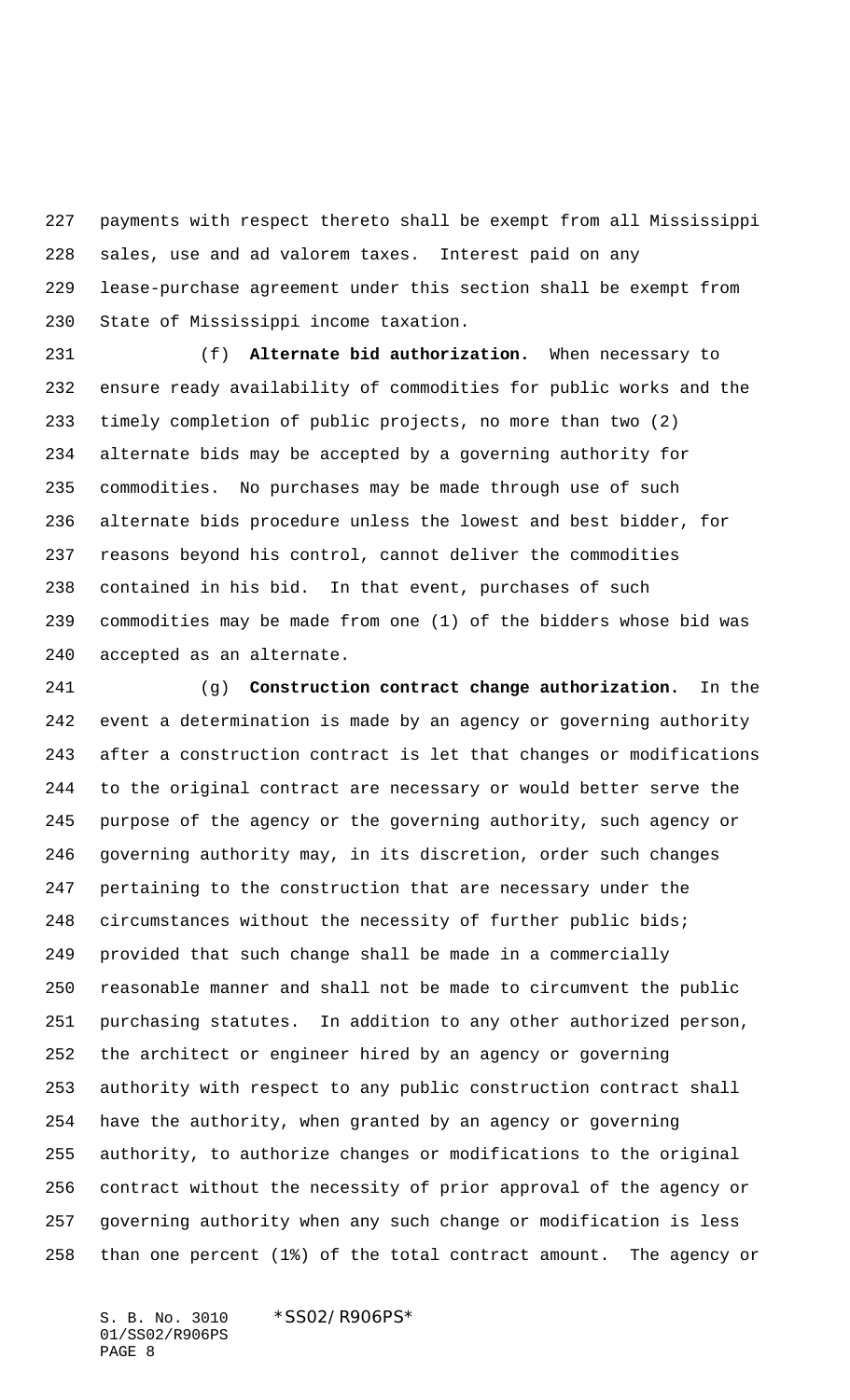governing authority may limit the number, manner or frequency of such emergency changes or modifications.

 (h) **Petroleum purchase alternative.** In addition to other methods of purchasing authorized in this chapter, when any agency or governing authority shall have a need for gas, diesel fuel, oils and/or other petroleum products in excess of the amount set forth in paragraph (a) of this section, such agency or governing authority may purchase the commodity after having solicited and obtained at least two (2) competitive written bids, as defined in paragraph (b) of this section. If two (2) competitive written bids are not obtained the entity shall comply with the procedures set forth in paragraph (c) of this section. In the event any agency or governing authority shall have advertised for bids for the purchase of gas, diesel fuel, oils and other petroleum products and coal and no acceptable bids can be obtained, such agency or governing authority is authorized and directed to enter into any negotiations necessary to secure the lowest and best contract available for the purchase of such commodities.

S. B. No. 3010 \*SS02/R906PS\* 01/SS02/R906PS (i) **Road construction petroleum products price adjustment clause authorization.** Any agency or governing authority authorized to enter into contracts for the construction, maintenance, surfacing or repair of highways, roads or streets, may include in its bid proposal and contract documents a price adjustment clause with relation to the cost to the contractor, including taxes, based upon an industry-wide cost index, of petroleum products including asphalt used in the performance or execution of the contract or in the production or manufacture of materials for use in such performance. Such industry-wide index shall be established and published monthly by the Mississippi Department of Transportation with a copy thereof to be mailed, upon request, to the clerks of the governing authority of each municipality and the clerks of each board of supervisors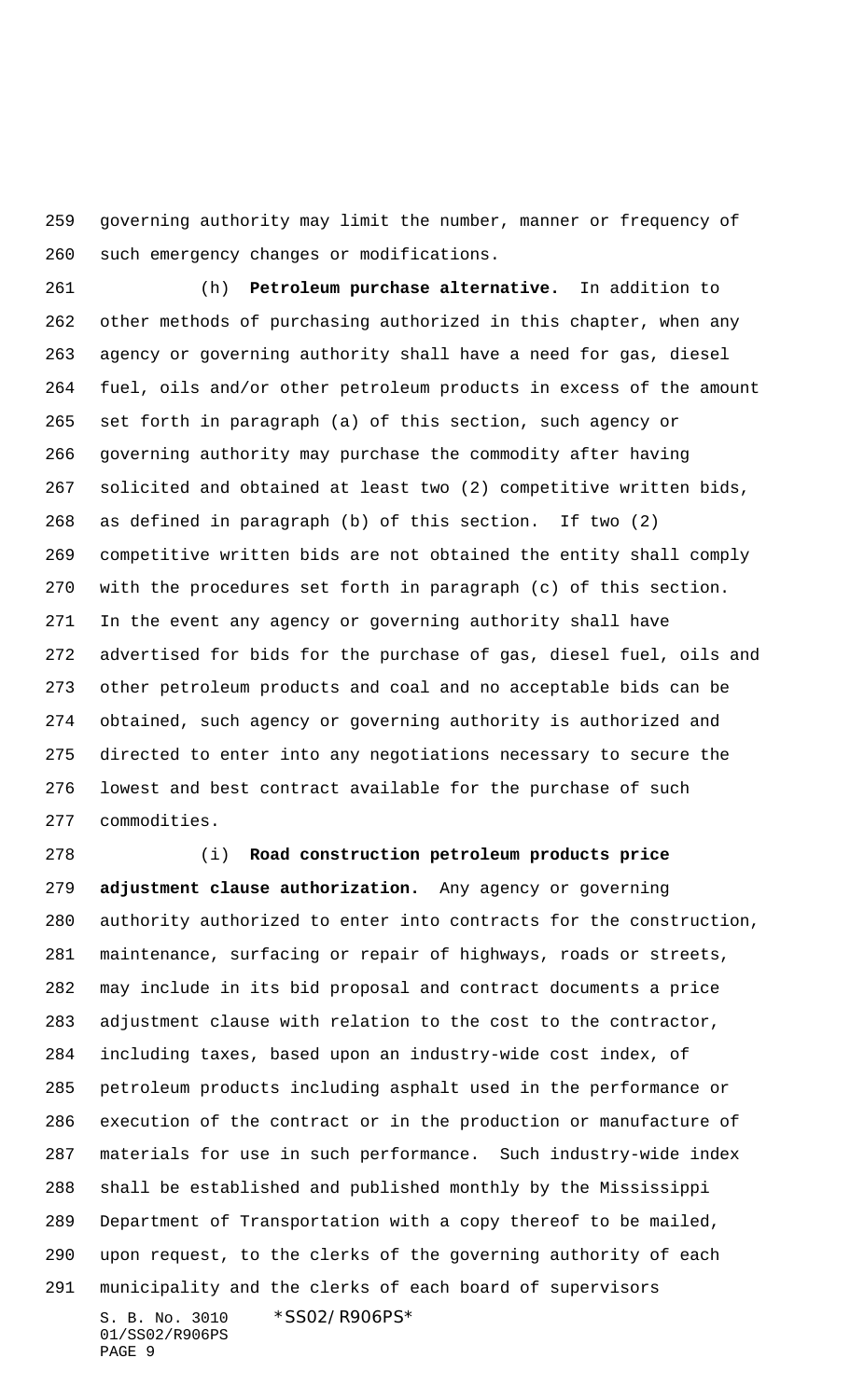throughout the state. The price adjustment clause shall be based on the cost of such petroleum products only and shall not include any additional profit or overhead as part of the adjustment. The bid proposals or document contract shall contain the basis and methods of adjusting unit prices for the change in the cost of such petroleum products.

 (j) **State agency emergency purchase procedure.** If the executive head of any agency of the state shall determine that an emergency exists in regard to the purchase of any commodities or repair contracts, so that the delay incident to giving opportunity for competitive bidding would be detrimental to the interests of the state, then the provisions herein for competitive bidding shall not apply and the head of such agency shall be authorized to make the purchase or repair. Total purchases so made shall only be for the purpose of meeting needs created by the emergency situation. In the event such executive head is responsible to an agency board, at the meeting next following the emergency purchase, documentation of the purchase, including a description of the commodity purchased, the purchase price thereof and the nature of the emergency shall be presented to the board and placed on the minutes of the board of such agency. The head of such agency shall, at the earliest possible date following such emergency purchase, file with the Department of Finance and Administration (i) a statement under oath certifying the conditions and circumstances of the emergency, and (ii) a certified copy of the appropriate minutes of the board of such agency, if applicable.

S. B. No. 3010 \*SS02/R906PS\* 01/SS02/R906PS PAGE 10 (k) **Governing authority emergency purchase procedure.** If the governing authority, or the governing authority acting through its designee, shall determine that an emergency exists in regard to the purchase of any commodities or repair contracts, so that the delay incident to giving opportunity for competitive bidding would be detrimental to the interest of the governing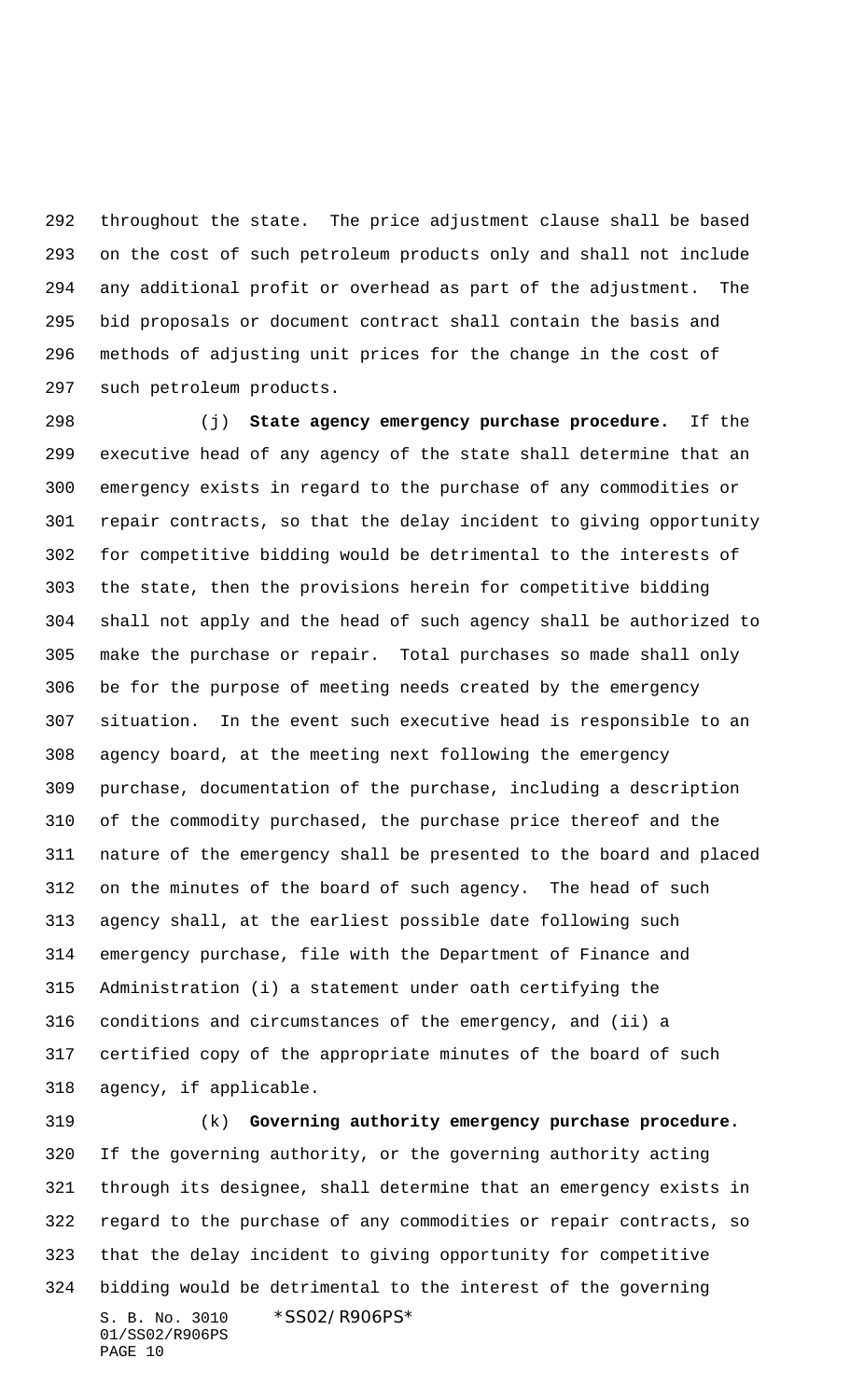authority, then the provisions herein for competitive bidding shall not apply and any officer or agent of such governing authority having general or special authority therefor in making such purchase or repair shall approve the bill presented therefor, and he shall certify in writing thereon from whom such purchase was made, or with whom such a repair contract was made. At the board meeting next following the emergency purchase or repair contract, documentation of the purchase or repair contract, including a description of the commodity purchased, the price thereof and the nature of the emergency shall be presented to the board and shall be placed on the minutes of the board of such governing authority.

 (l) **Hospital purchase or lease authorization.** The commissioners or board of trustees of any hospital owned or owned and operated separately or jointly by one or more counties, cities, towns, supervisors districts or election districts, or combinations thereof, may contract with such lowest and best bidder for the purchase or lease of any commodity under a contract of purchase or lease-purchase agreement whose obligatory terms do not exceed five (5) years. In addition to the authority granted herein, the commissioners or board of trustees are authorized to enter into contracts for the lease of equipment or services, or both, which it considers necessary for the proper care of patients if, in its opinion, it is not financially feasible to purchase the necessary equipment or services. Any such contract for the lease of equipment or services executed by the commissioners or board shall not exceed a maximum of five (5) years' duration and shall include a cancellation clause based on unavailability of funds. If such cancellation clause is exercised, there shall be no further liability on the part of the lessee.

 (m) **Exceptions from bidding requirements.** Excepted from bid requirements are: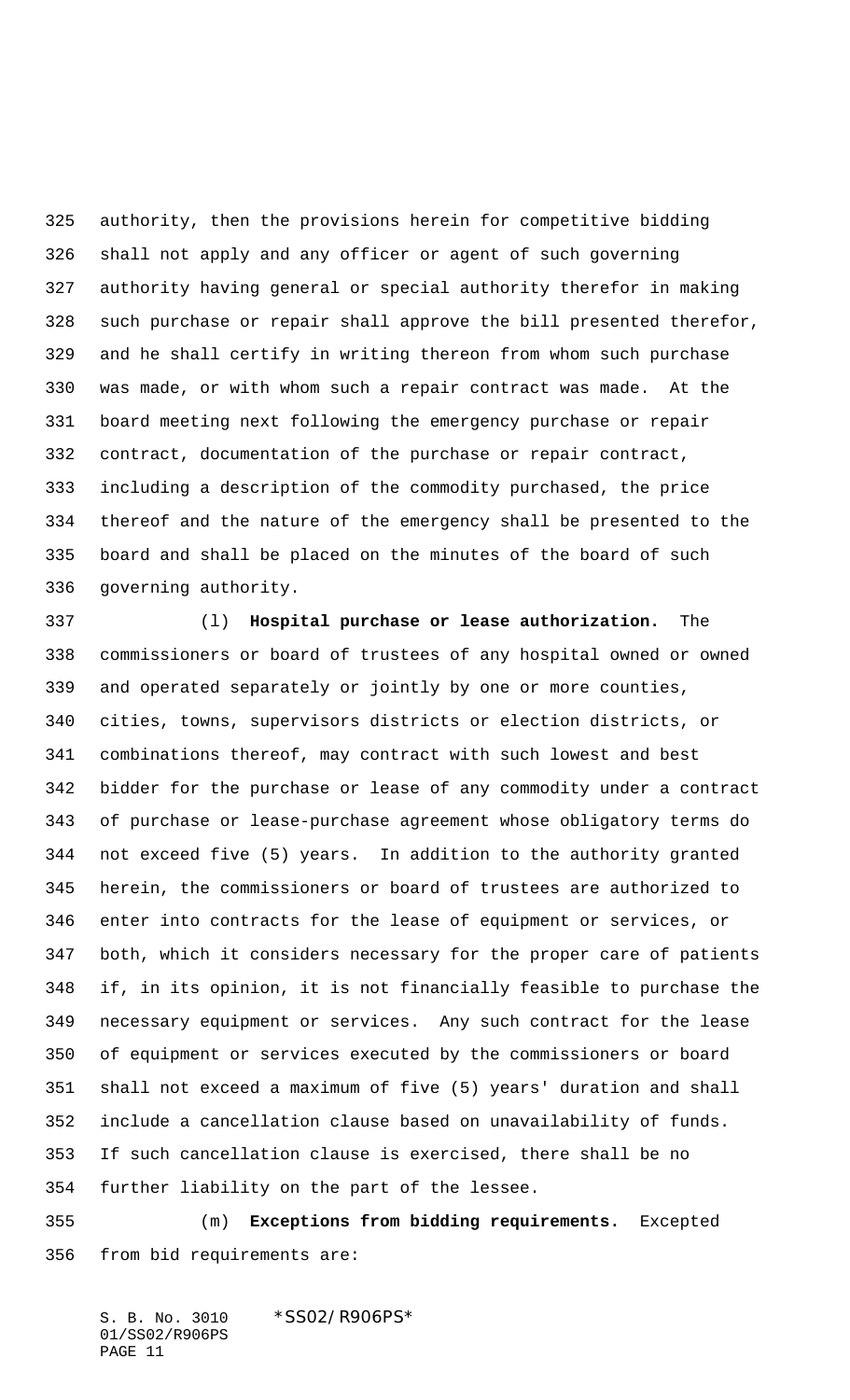(i) **Purchasing agreements approved by department.** Purchasing agreements, contracts and maximum price regulations executed or approved by the Department of Finance and Administration.

 (ii) **Outside equipment repairs.** Repairs to equipment, when such repairs are made by repair facilities in the private sector; however, engines, transmissions, rear axles and/or other such components shall not be included in this exemption when replaced as a complete unit instead of being repaired and the need for such total component replacement is known before disassembly of the component; provided, however, that invoices identifying the equipment, specific repairs made, parts identified by number and name, supplies used in such repairs, and the number of hours of labor and costs therefor shall be required for the payment for such repairs.

 (iii) **In-house equipment repairs.** Purchases of parts for repairs to equipment, when such repairs are made by personnel of the agency or governing authority; however, entire assemblies, such as engines or transmissions, shall not be included in this exemption when the entire assembly is being replaced instead of being repaired.

 (iv) **Raw gravel or dirt.** Raw unprocessed deposits of gravel or fill dirt which are to be removed and transported by the purchaser.

 (v) **Governmental equipment auctions.** Motor vehicles or other equipment purchased from a federal or state agency or a governing authority at a public auction held for the purpose of disposing of such vehicles or other equipment. Any purchase by a governing authority under the exemption authorized by this subparagraph (v) shall require advance authorization spread upon the minutes of the governing authority to include the listing of the item or items authorized to be purchased and the maximum bid authorized to be paid for each item or items.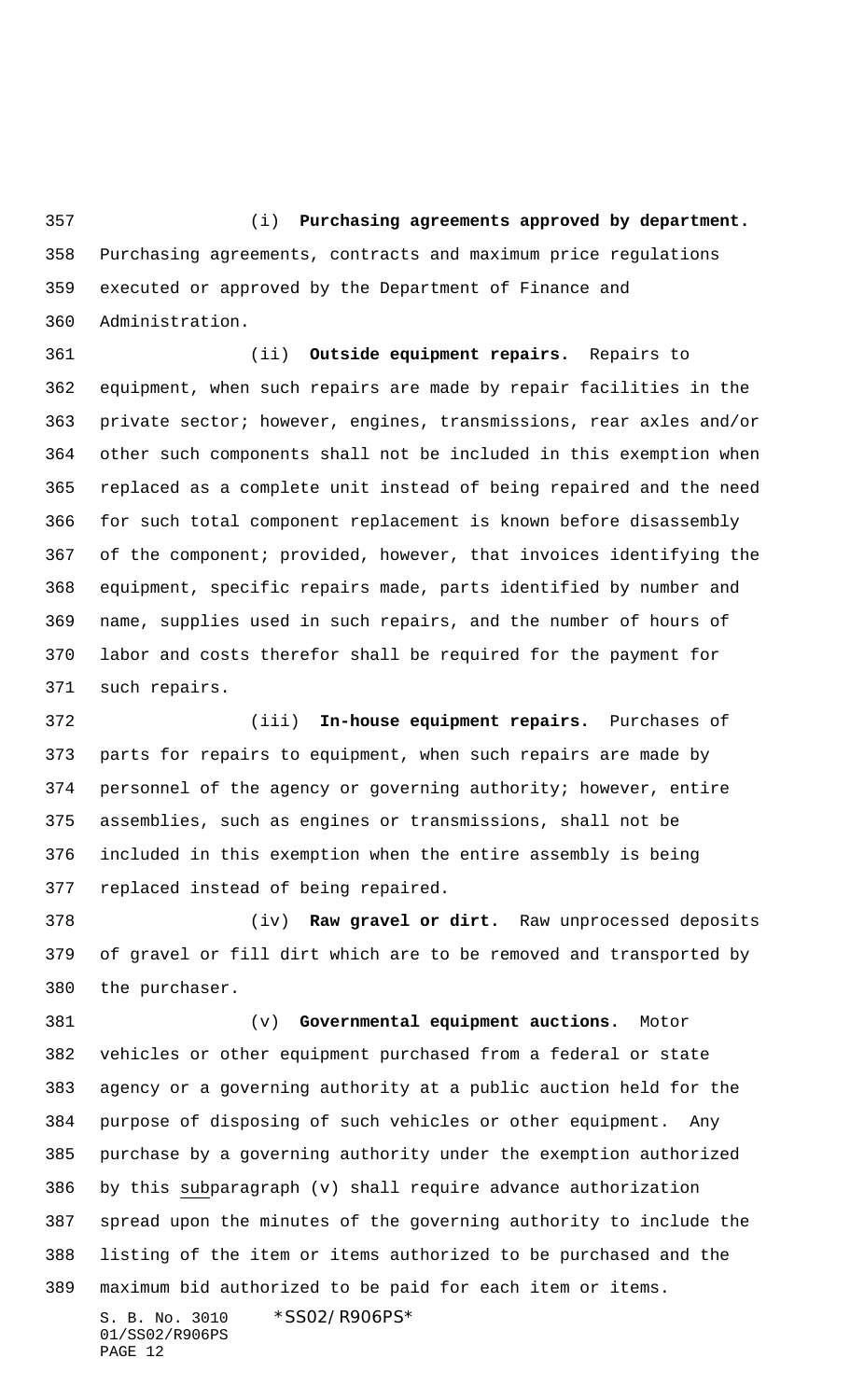(vi) **Intergovernmental sales and transfers.** Purchases, sales, transfers or trades by governing authorities or state agencies when such purchases, sales, transfers or trades are made by a private treaty agreement or through means of negotiation, from any federal agency or authority, another governing authority or state agency of the State of Mississippi, or any state agency of another state. Nothing in this section shall permit such purchases through public auction except as provided for in subparagraph (v) of this section. It is the intent of this section to allow governmental entities to dispose of and/or purchase commodities from other governmental entities at a price that is agreed to by both parties. This shall allow for purchases and/or sales at prices which may be determined to be below the market value if the selling entity determines that the sale at below market value is in the best interest of the taxpayers of the state. Governing authorities shall place the terms of the agreement and any justification on the minutes, and state agencies shall obtain approval from the Department of Finance and Administration, prior to releasing or taking possession of the commodities.

 (vii) **Perishable supplies or food.** Perishable supplies or foods purchased for use in connection with hospitals, the school lunch programs, homemaking programs and for the feeding of county or municipal prisoners.

S. B. No. 3010 \*SS02/R906PS\* 01/SS02/R906PS PAGE 13 (viii) **Single source items.** Noncompetitive items available from one (1) source only. In connection with the purchase of noncompetitive items only available from one (1) source, a certification of the conditions and circumstances requiring the purchase shall be filed by the agency with the Department of Finance and Administration and by the governing authority with the board of the governing authority. Upon receipt of that certification the Department of Finance and Administration 422 or the board of the governing authority, as the case may be, may,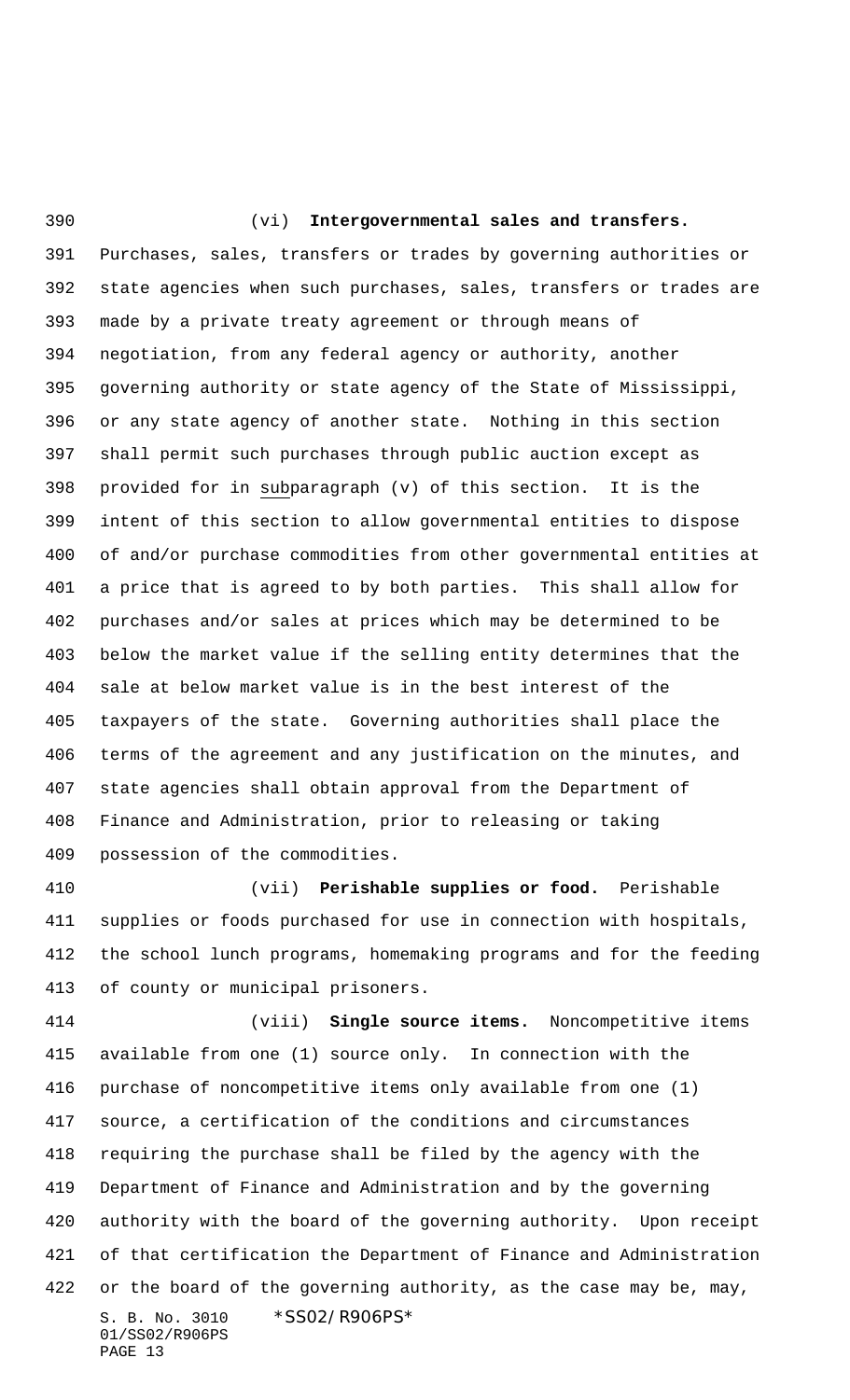in writing, authorize the purchase, which authority shall be noted on the minutes of the body at the next regular meeting thereafter. In those situations, a governing authority is not required to obtain the approval of the Department of Finance and Administration.

 (ix) **Waste disposal facility construction contracts.** Construction of incinerators and other facilities for disposal of solid wastes in which products either generated therein, such as steam, or recovered therefrom, such as materials 432 for recycling, are to be sold or otherwise disposed of; provided, however, in constructing such facilities a governing authority or agency shall publicly issue requests for proposals, advertised for in the same manner as provided herein for seeking bids for public construction projects, concerning the design, construction, ownership, operation and/or maintenance of such facilities, wherein such requests for proposals when issued shall contain terms and conditions relating to price, financial responsibility, technology, environmental compatibility, legal responsibilities and such other matters as are determined by the governing authority or agency to be appropriate for inclusion; and after responses to the request for proposals have been duly received, the governing authority or agency may select the most qualified proposal or proposals on the basis of price, technology and other relevant factors and from such proposals, but not limited to the terms thereof, negotiate and enter contracts with one or more of the persons or firms submitting proposals.

 (x) **Hospital group purchase contracts.** Supplies, commodities and equipment purchased by hospitals through group purchase programs pursuant to Section 31-7-38.

S. B. No. 3010 \*SS02/R906PS\* 01/SS02/R906PS (xi) **Information technology products.** Purchases of information technology products made by governing authorities under the provisions of purchase schedules, or contracts executed or approved by the Mississippi Department of Information

```
PAGE 14
```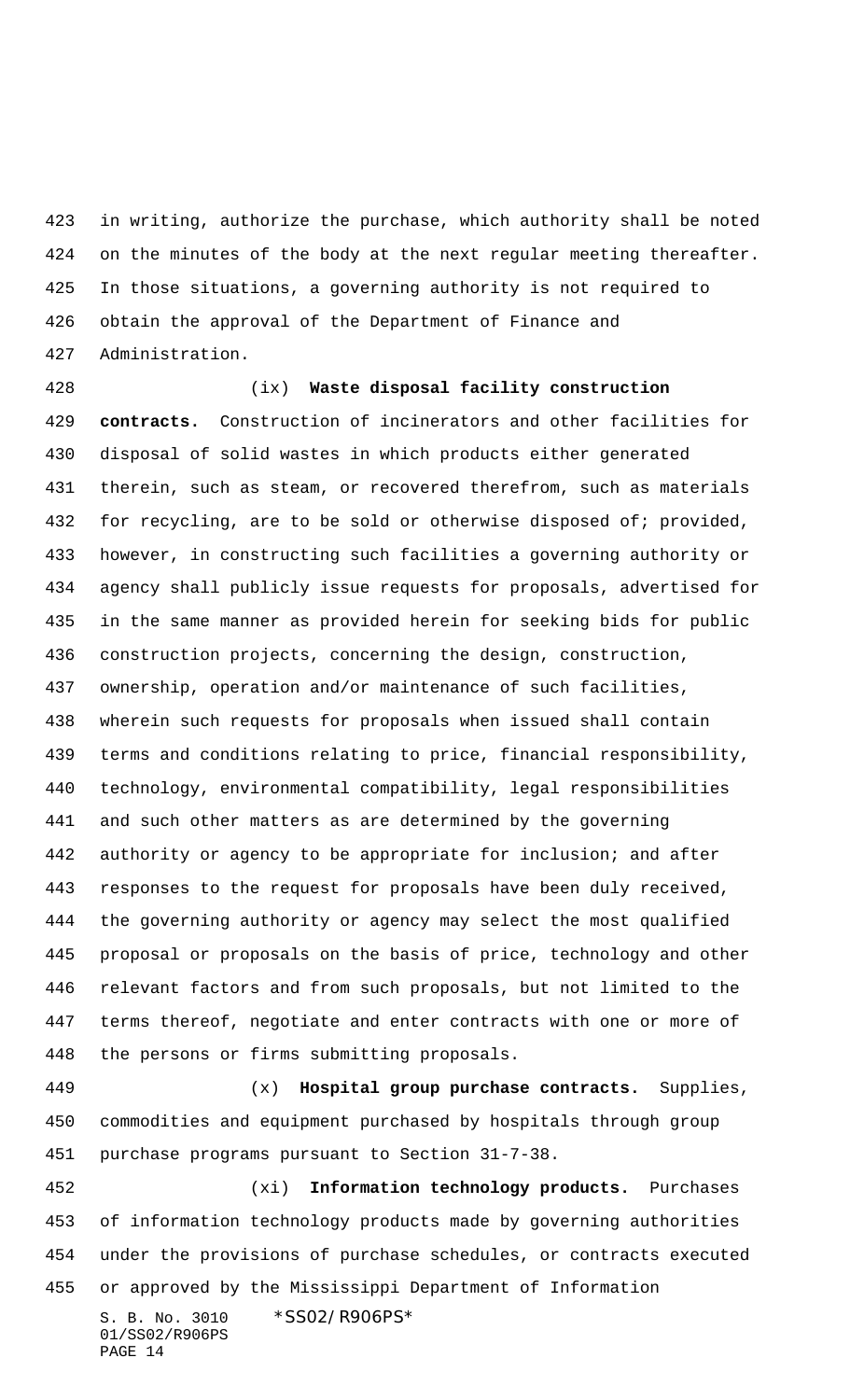Technology Services and designated for use by governing authorities.

 (xii) **Energy efficiency services and equipment.** Energy efficiency services and equipment acquired by school districts, community and junior colleges, institutions of higher learning and state agencies or other applicable governmental entities on a shared-savings, lease or lease-purchase basis pursuant to Section 31-7-14.

 (xiii) **Municipal electrical utility system fuel.** Purchases of coal and/or natural gas by municipally-owned electric power generating systems that have the capacity to use both coal and natural gas for the generation of electric power.

 (xiv) **Library books and other reference materials.** Purchases by libraries or for libraries of books and periodicals; processed film, video cassette tapes, filmstrips and slides; 471 recorded audio tapes, cassettes and diskettes; and any such items as would be used for teaching, research or other information distribution; however, equipment such as projectors, recorders, audio or video equipment, and monitor televisions are not exempt 475 under this subparagraph.

 (xv) **Unmarked vehicles.** Purchases of unmarked vehicles when such purchases are made in accordance with purchasing regulations adopted by the Department of Finance and Administration pursuant to Section 31-7-9(2).

 (xvi) **Election ballots.** Purchases of ballots printed pursuant to Section 23-15-351.

 (xvii) **Multichannel interactive video systems.** From and after July 1, 1990, contracts by Mississippi Authority for Educational Television with any private educational institution or private nonprofit organization whose purposes are educational in regard to the construction, purchase, lease or lease-purchase of facilities and equipment and the employment of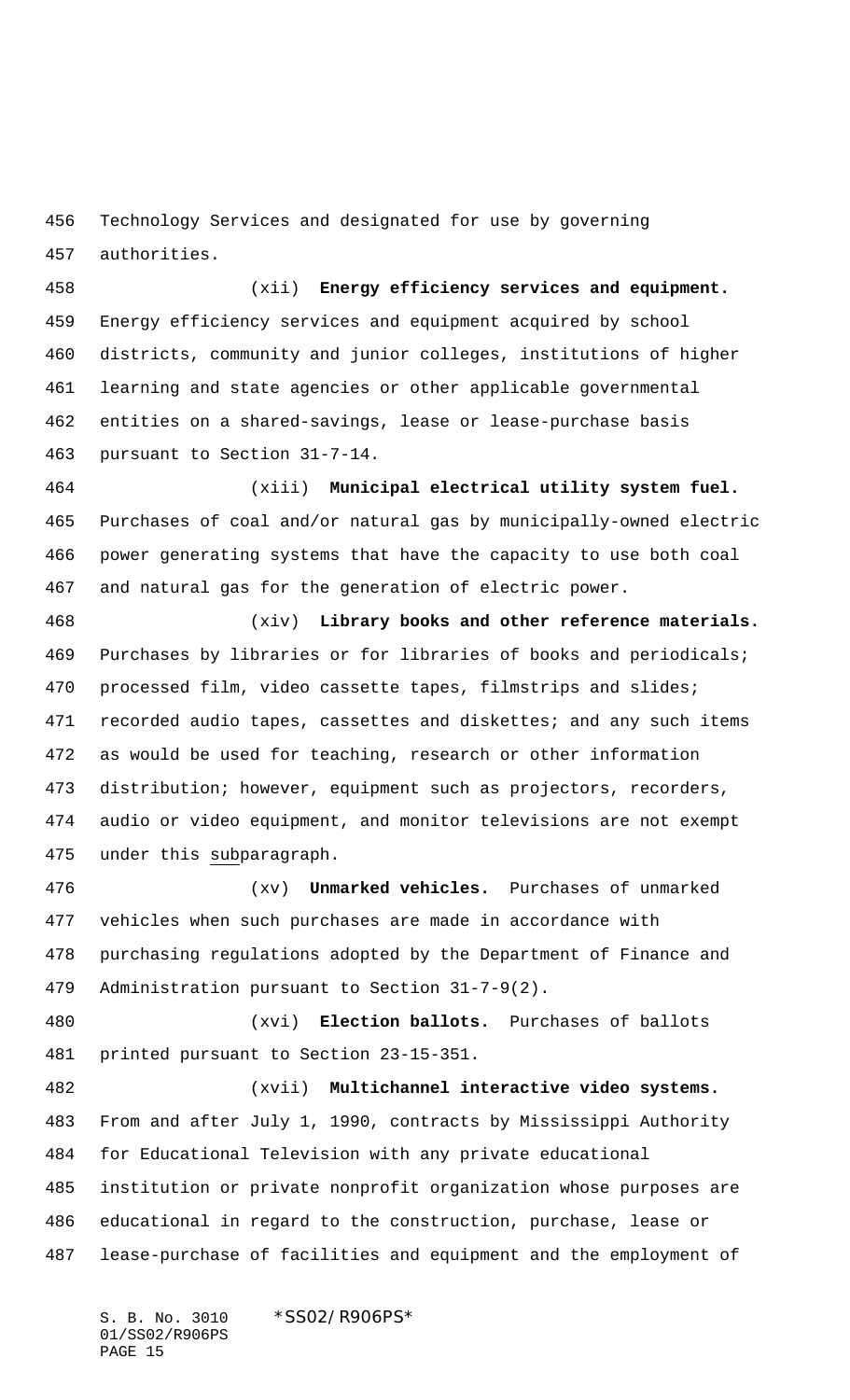personnel for providing multichannel interactive video systems (ITSF) in the school districts of this state.

 (xviii) **Purchases of prison industry products.** From and after January 1, 1991, purchases made by state agencies or governing authorities involving any item that is manufactured, processed, grown or produced from the state's prison industries.

 (xix) **Undercover operations equipment.** Purchases of surveillance equipment or any other high-tech equipment to be used by law enforcement agents in undercover operations, provided that any such purchase shall be in compliance with regulations established by the Department of Finance and Administration.

 (xx) **Junior college books for rent.** Purchases by community or junior colleges of textbooks which are obtained for the purpose of renting such books to students as part of a book service system.

 (xxi) **Certain school district purchases.** Purchases of commodities made by school districts from vendors with which any levying authority of the school district, as defined in Section 37-57-1, has contracted through competitive bidding procedures for purchases of the same commodities.

 (xxii) **Garbage, solid waste and sewage contracts.** Contracts for garbage collection or disposal, contracts for solid waste collection or disposal and contracts for sewage collection or disposal.

 (xxiii) **Municipal water tank maintenance contracts.** Professional maintenance program contracts for the repair or maintenance of municipal water tanks, which provide professional services needed to maintain municipal water storage tanks for a fixed annual fee for a duration of two (2) or more years.

 (xxiv) **Purchases of Mississippi Industries for the Blind products.** Purchases made by state agencies or governing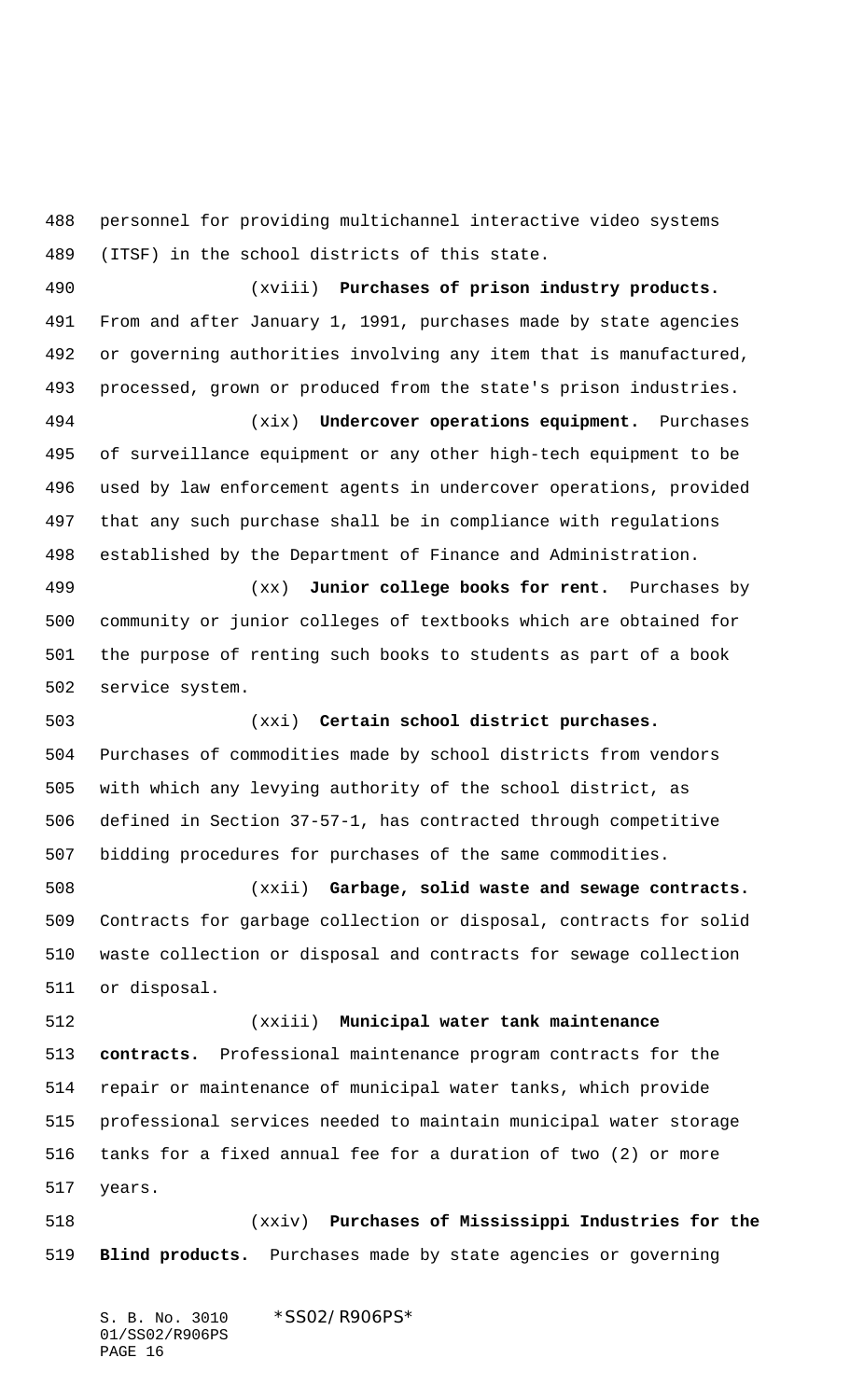S. B. No. 3010 \*SS02/R906PS\* authorities involving any item that is manufactured, processed or produced by the Mississippi Industries for the Blind. (xxv) **Purchases of state-adopted textbooks.** Purchases of state-adopted textbooks by public school districts. (xxvi) **Certain purchases under the Mississippi Major Economic Impact Act**. Contracts entered into pursuant to the provisions of Section 57-75-9(2) and (3). (xxvii) **Used heavy or specialized machinery or equipment for installation of soil and water conservation practices purchased at auction.** Used heavy or specialized machinery or equipment used for the installation and implementation of soil and water conservation practices or measures purchased subject to the restrictions provided in Sections 69-27-331 through 69-27-341. Any purchase by the State Soil and Water Conservation Commission under the exemption authorized by this subparagraph shall require advance authorization spread upon the minutes of the commission to include the listing of the item or items authorized to be purchased and the maximum bid authorized to be paid for each item or items. (n) **Term contract authorization.** All contracts for the purchase of: (i) All contracts for the purchase of commodities, equipment and public construction (including, but not limited to, repair and maintenance), may be let for periods of not more than sixty (60) months in advance, subject to applicable statutory provisions prohibiting the letting of contracts during specified periods near the end of terms of office. Term contracts for a period exceeding twenty-four (24) months shall also be subject to ratification or cancellation by governing authority boards taking office subsequent to the governing authority board entering the contract. (ii) Bid proposals and contracts may include price adjustment clauses with relation to the cost to the contractor

01/SS02/R906PS PAGE 17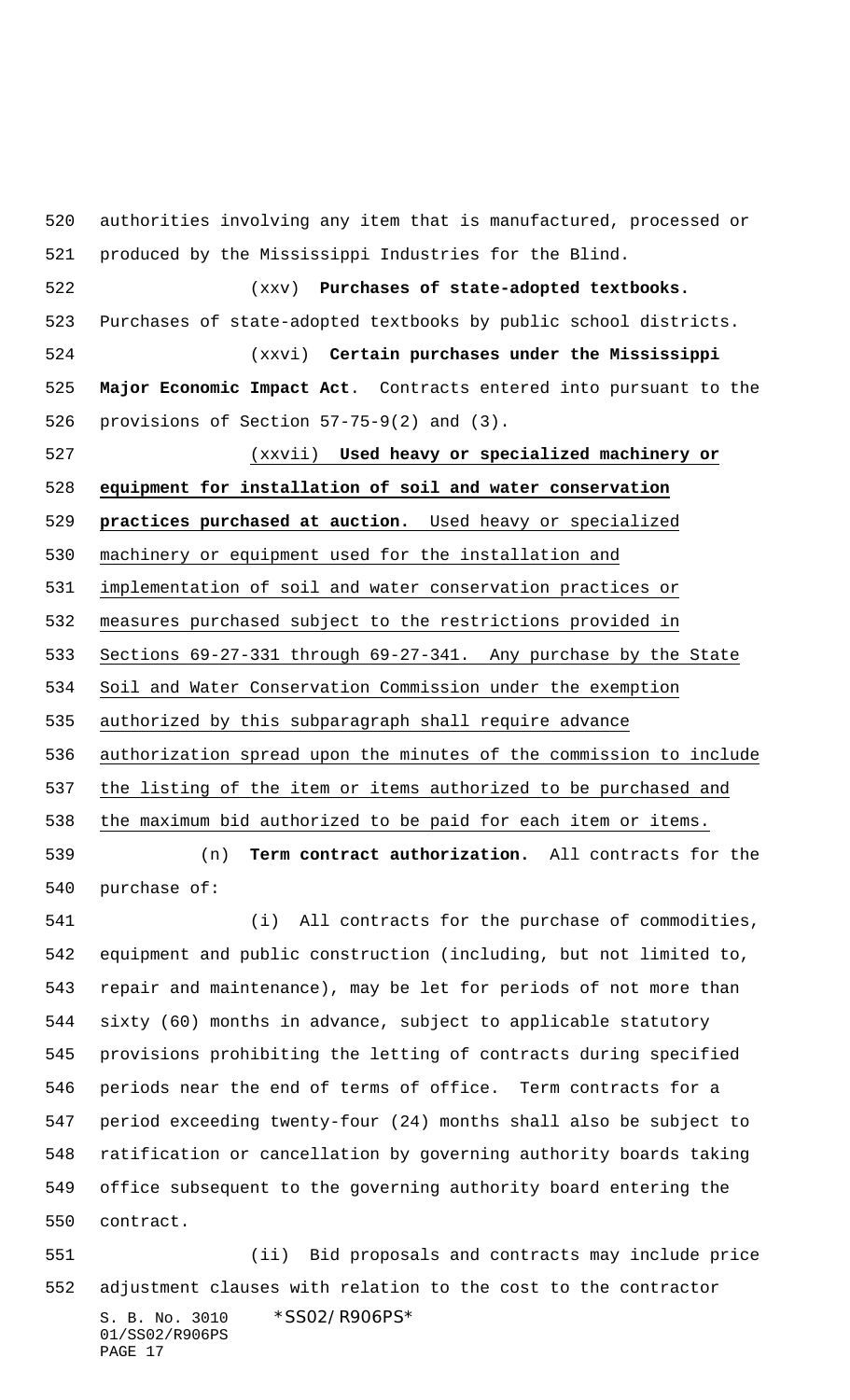based upon a nationally published industry-wide or nationally published and recognized cost index. The cost index used in a price adjustment clause shall be determined by the Department of Finance and Administration for the state agencies and by the governing board for governing authorities. The bid proposal and contract documents utilizing a price adjustment clause shall contain the basis and method of adjusting unit prices for the change in the cost of such commodities, equipment and public construction.

 (o) **Purchase law violation prohibition and vendor penalty.** No contract or purchase as herein authorized shall be made for the purpose of circumventing the provisions of this section requiring competitive bids, nor shall it be lawful for any person or concern to submit individual invoices for amounts within those authorized for a contract or purchase where the actual value of the contract or commodity purchased exceeds the authorized amount and the invoices therefor are split so as to appear to be authorized as purchases for which competitive bids are not required. Submission of such invoices shall constitute a misdemeanor punishable by a fine of not less than Five Hundred Dollars (\$500.00) nor more than One Thousand Dollars (\$1,000.00), or by imprisonment for thirty (30) days in the county jail, or both such fine and imprisonment. In addition, the claim or claims submitted shall be forfeited.

 (p) **Electrical utility petroleum-based equipment purchase procedure.** When in response to a proper advertisement therefor, no bid firm as to price is submitted to an electric utility for power transformers, distribution transformers, power breakers, reclosers or other articles containing a petroleum product, the electric utility may accept the lowest and best bid therefor although the price is not firm.

 (q) **Fuel management system bidding procedure.** Any governing authority or agency of the state shall, before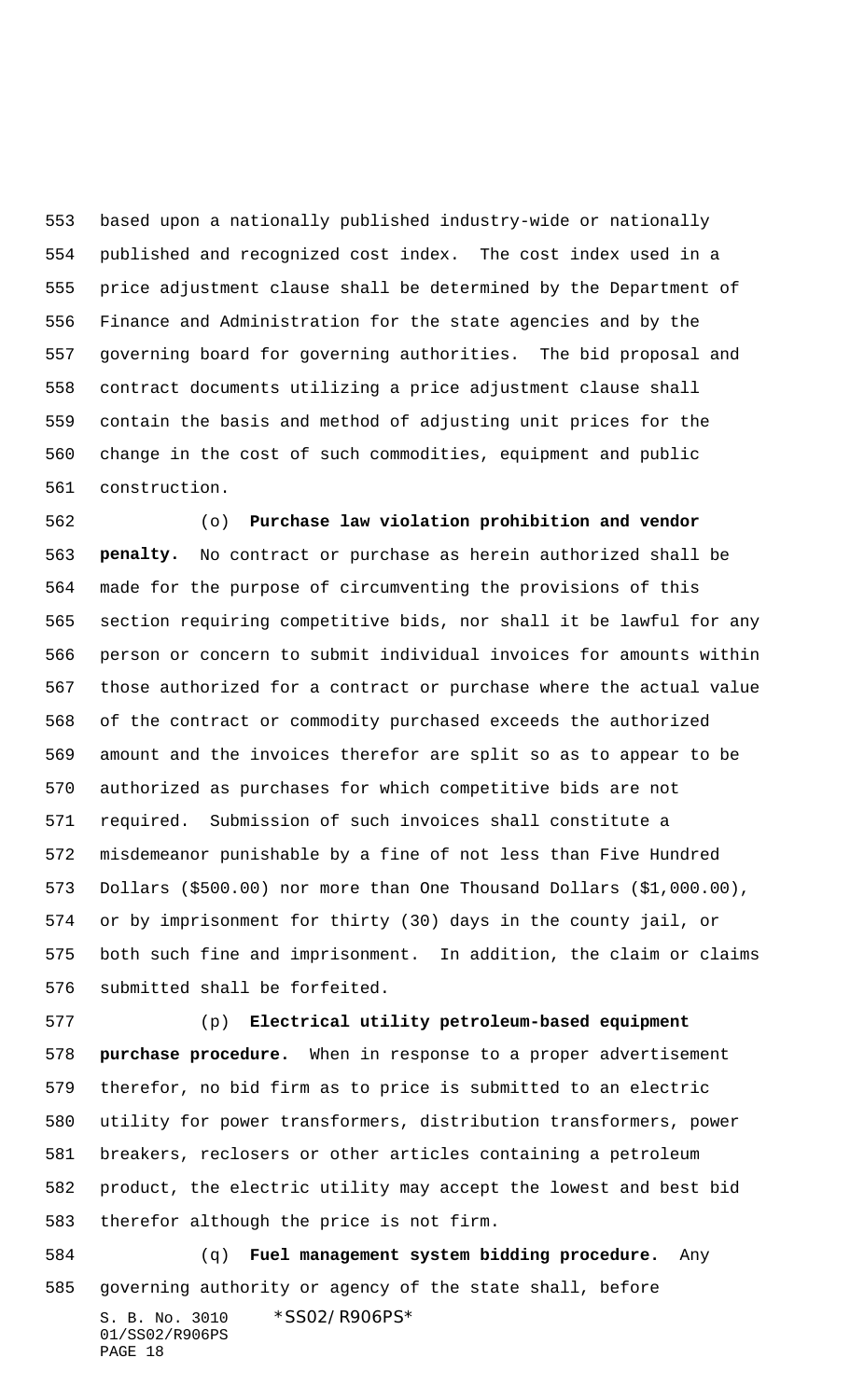contracting for the services and products of a fuel management or fuel access system, enter into negotiations with not fewer than two (2) sellers of fuel management or fuel access systems for competitive written bids to provide the services and products for the systems. In the event that the governing authority or agency cannot locate two (2) sellers of such systems or cannot obtain bids from two (2) sellers of such systems, it shall show proof that it made a diligent, good-faith effort to locate and negotiate with two (2) sellers of such systems. Such proof shall include, but not be limited to, publications of a request for proposals and letters soliciting negotiations and bids. For purposes of this paragraph (q), a fuel management or fuel access system is an automated system of acquiring fuel for vehicles as well as management reports detailing fuel use by vehicles and drivers, and the term "competitive written bid" shall have the meaning as defined in paragraph (b) of this section. Governing authorities and agencies shall be exempt from this process when contracting for the services and products of a fuel management or fuel access systems under the terms of a state contract established by the Office of Purchasing and Travel.

S. B. No. 3010 \*SS02/R906PS\* 01/SS02/R906PS (r) **Solid waste contract proposal procedure.** Before entering into any contract for garbage collection or disposal, contract for solid waste collection or disposal or contract for sewage collection or disposal, which involves an expenditure of more than Fifty Thousand Dollars (\$50,000.00), a governing authority or agency shall issue publicly a request for proposals concerning the specifications for such services which shall be advertised for in the same manner as provided in this section for seeking bids for purchases which involve an expenditure of more than Ten Thousand Dollars (\$10,000.00). Any request for proposals when issued shall contain terms and conditions relating to price, financial responsibility, technology, legal responsibilities and other relevant factors as are determined by the governing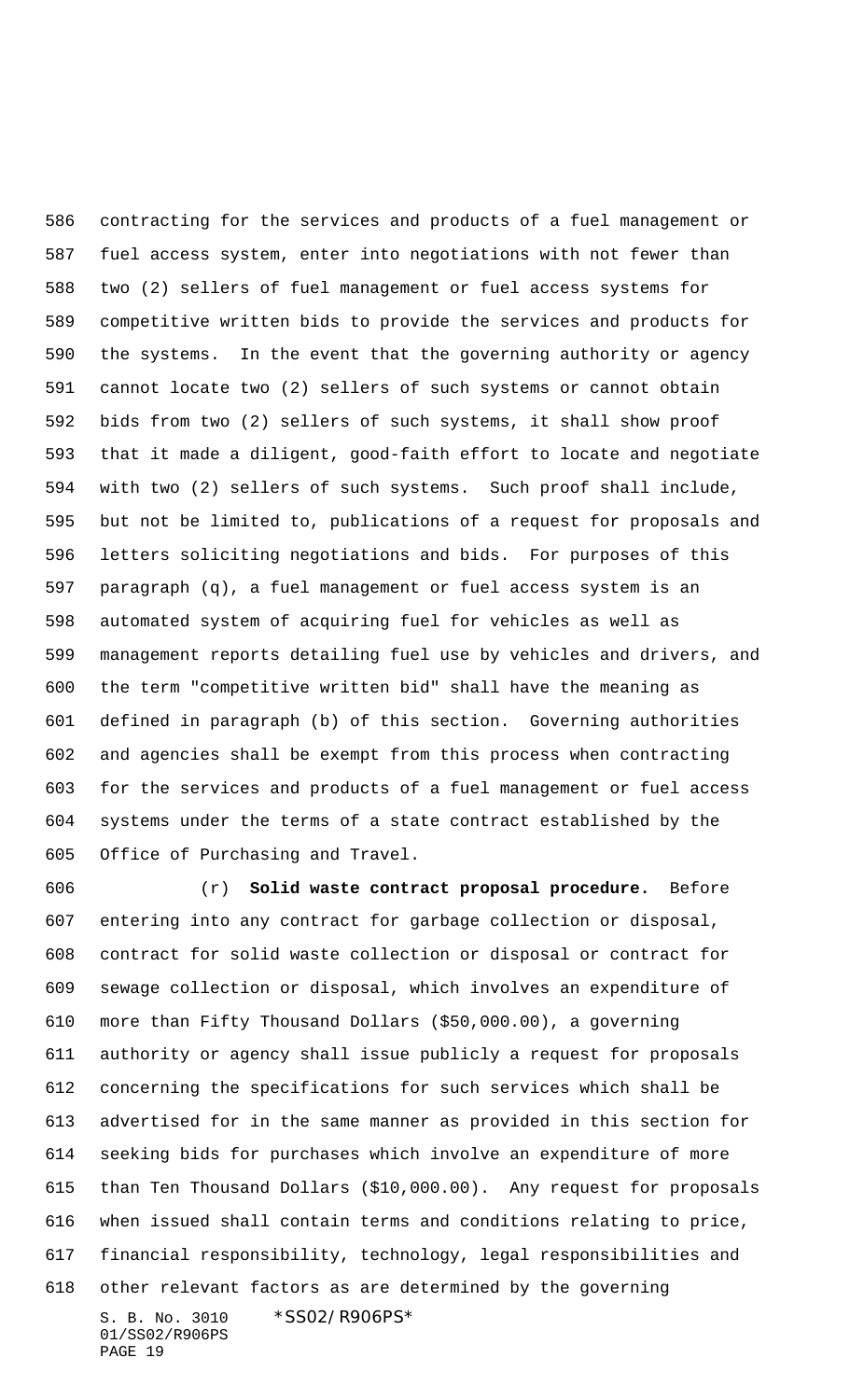authority or agency to be appropriate for inclusion; all factors determined relevant by the governing authority or agency or required by this paragraph (r) shall be duly included in the advertisement to elicit proposals. After responses to the request for proposals have been duly received, the governing authority or agency shall select the most qualified proposal or proposals on the basis of price, technology and other relevant factors and from such proposals, but not limited to the terms thereof, negotiate and enter contracts with one or more of the persons or firms submitting proposals. If the governing authority or agency deems none of the proposals to be qualified or otherwise acceptable, the request for proposals process may be reinitiated. Notwithstanding any other provisions of this paragraph, where a county with at least thirty-five thousand (35,000) nor more than forty thousand (40,000) population, according to the 1990 federal decennial census, owns or operates a solid waste landfill, the governing authorities of any other county or municipality may contract with the governing authorities of the county owning or operating the landfill, pursuant to a resolution duly adopted and spread upon the minutes of each governing authority involved, for garbage or solid waste collection or disposal services through contract negotiations.

S. B. No. 3010 \*SS02/R906PS\* 01/SS02/R906PS (s) **Minority set aside authorization.** Notwithstanding any provision of this section to the contrary, any agency or governing authority, by order placed on its minutes, may, in its discretion, set aside not more than twenty percent (20%) of its anticipated annual expenditures for the purchase of commodities from minority businesses; however, all such set-aside purchases shall comply with all purchasing regulations promulgated by the Department of Finance and Administration and shall be subject to bid requirements under this section. Set-aside purchases for which competitive bids are required shall be made from the lowest and best minority business bidder. For the purposes of this